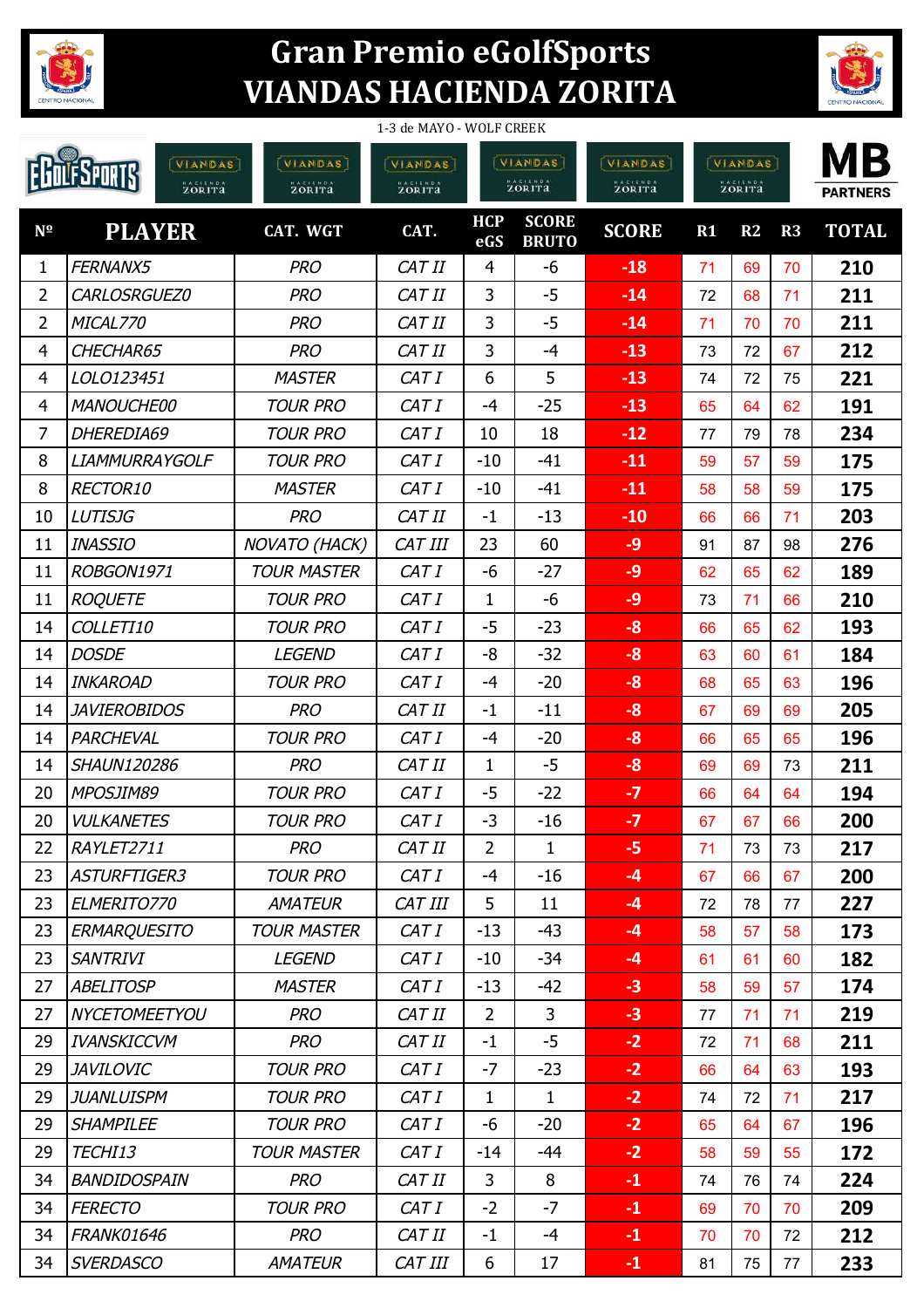| 38 | MBPARTNERS19            | <b>PRO</b>           | CAT II  | $\overline{7}$ | 21             | $\mathbf 0$             | 79 | 79 | 79 | 237 |
|----|-------------------------|----------------------|---------|----------------|----------------|-------------------------|----|----|----|-----|
| 38 | SERMAVE2                | <b>TOUR MASTER</b>   | CAT I   | $-11$          | $-33$          | $\mathbf 0$             | 60 | 62 | 61 | 183 |
| 38 | <b>TOLIKOM</b>          | <b>TOUR PRO</b>      | CAT I   | $-10$          | $-30$          | $\mathbf 0$             | 61 | 63 | 62 | 186 |
| 41 | <b>AMODELPATIN</b>      | <b>TOUR PRO</b>      | CAT I   | $-2$           | $-5$           | $\mathbf{1}$            | 71 | 71 | 69 | 211 |
| 41 | <b>BIRDIES4GOOD</b>     | <b>PRO</b>           | CAT II  | $-3$           | -8             | $\mathbf{1}$            | 66 | 69 | 73 | 208 |
| 41 | <i>JBLANCO50</i>        | <b>PRO</b>           | CAT II  | $-2$           | $-5$           | $\mathbf{1}$            | 69 | 72 | 70 | 211 |
| 44 | <b>FRANGGRR</b>         | <b>PRO</b>           | CAT II  | 6              | 20             | 2 <sup>2</sup>          | 83 | 78 | 75 | 236 |
| 44 | <b>ISFRATE</b>          | <b>PRO</b>           | CAT II  | -6             | $-16$          | $\overline{2}$          | 71 | 67 | 62 | 200 |
| 44 | <b>LAURILLADELMAR</b>   | <b>PRO</b>           | CAT II  | $-4$           | $-10$          | $\overline{2}$          | 70 | 70 | 66 | 206 |
| 47 | CARLOS280989            | <b>TOUR PRO</b>      | CAT I   | $-2$           | $-3$           | $\overline{\mathbf{3}}$ | 70 | 71 | 72 | 213 |
| 47 | <b>ESPECTADOR</b>       | <b>MASTER</b>        | CAT I   | $-11$          | $-30$          | $\overline{\mathbf{3}}$ | 63 | 64 | 59 | 186 |
| 47 | <b>LALOEHB</b>          | <b>TOUR PRO</b>      | CAT I   | -6             | $-15$          | 3 <sup>1</sup>          | 69 | 67 | 65 | 201 |
| 47 | <b>LUISMINERO</b>       | <b>MASTER</b>        | CAT I   | $-7$           | $-18$          | $\overline{\mathbf{3}}$ | 66 | 67 | 65 | 198 |
| 51 | MINGOS01                | <b>TOUR CHAMPION</b> | CAT I   | $-11$          | $-29$          | $\overline{\mathbf{4}}$ | 60 | 66 | 61 | 187 |
| 51 | <b>MINTXOF</b>          | <b>MASTER</b>        | CAT I   | $-7$           | $-17$          | $\overline{\mathbf{4}}$ | 68 | 65 | 66 | 199 |
| 51 | OSKAR1972               | <b>MASTER</b>        | CAT I   | -9             | $-23$          | $\overline{\mathbf{4}}$ | 63 | 65 | 65 | 193 |
| 54 | EDUARD8787              | <b>PRO</b>           | CAT II  | $-5$           | $-10$          | $5\phantom{a}$          | 70 | 66 | 70 | 206 |
| 54 | <b>IGALSAN</b>          | <b>PRO</b>           | CAT II  | $-5$           | $-10$          | $5\phantom{a}$          | 71 | 66 | 69 | 206 |
| 54 | <b>TNTROYO</b>          | <b>PRO</b>           | CAT II  | $-4$           | $-7$           | 5 <sub>5</sub>          | 71 | 70 | 68 | 209 |
| 57 | GOLFISTA6908            | <b>MASTER</b>        | CAT I   | $-4$           | $-6$           | $6\phantom{1}$          | 67 | 71 | 72 | 210 |
| 57 | <b>MANGUALGOLF</b>      | <b>PRO</b>           | CAT II  | $-3$           | $-3$           | $6\phantom{1}$          | 72 | 71 | 70 | 213 |
| 57 | ONNA7                   | <b>PRO</b>           | CAT II  | $-3$           | $-3$           | $6\phantom{1}$          | 69 | 71 | 73 | 213 |
| 60 | <b>JALOZANOM</b>        | <b>PRO</b>           | CAT II  | $-3$           | $-2$           | $\overline{7}$          | 73 | 71 | 70 | 214 |
| 60 | SEBAS22010              | <b>TOUR PRO</b>      | CAT I   | $-7$           | $-14$          | $\overline{7}$          | 67 | 67 | 68 | 202 |
| 62 | AEROCLUB17              | <b>AMATEUR</b>       | CAT III | $\mathbf 0$    | 8              | $\boldsymbol{8}$        | 73 | 70 | 81 | 224 |
| 62 | <b>GUILLEFOWLER</b>     | <b>PRO</b>           | CAT II  | $-13$          | $-31$          | 8                       | 59 | 66 | 60 | 185 |
| 64 | <b>LLUISTMF</b>         | <b>AMATEUR</b>       | CAT III | $-3$           | $\overline{2}$ | 11                      | 75 | 70 | 73 | 218 |
| 64 | <b>MATEOSKI</b>         | <b>TOUR PRO</b>      | CAT I   | $-3$           | $\overline{2}$ | 11                      | 73 | 74 | 71 | 218 |
| 66 | IOSU1974                | <b>TOUR PRO</b>      | CAT I   | -5             | $-3$           | 12                      | 73 | 68 | 72 | 213 |
| 66 | <b>JUANMAFRANCO</b>     | <b>PRO</b>           | CAT II  | -5             | $-3$           | 12                      | 70 | 69 | 74 | 213 |
| 66 | QUINITOLARRAD           | <b>PRO</b>           | CAT II  | $-4$           | $\mathbf{0}$   | 12                      | 76 | 71 | 69 | 216 |
| 69 | <b>ANTONIOSALIDO</b>    | <b>MASTER</b>        | CAT I   | -9             | $-12$          | 15                      | 67 | 68 | 69 | 204 |
| 70 | <b>GUESS2701</b>        | <b>TOUR PRO</b>      | CAT I   | -6             | 5              | 23                      | 75 | 71 | 75 | 221 |
| 71 | PETERPET82              | <b>PRO</b>           | CAT II  | -6             | 12             | 30                      | 69 | 79 | 80 | 228 |
| 72 | <b>SERGIOSANINOCENT</b> | FC                   | FC      | $-3$           | 40             | 49                      | 84 | 90 | 82 | 256 |
| 73 | <b>ESPECTADOR</b>       | <b>MASTER</b>        | CAT I   | $-11$          | $-17$          | 5 <sub>1</sub>          | 63 | 64 |    | 127 |
| 74 | SERCOS27                | <b>MASTER</b>        | CAT I   | $-11$          | $-17$          | 5 <sup>1</sup>          | 62 | 65 |    | 127 |
| 75 | JUANMAFRANCO            | <b>PRO</b>           | CAT II  | -5             | $-5$           | 5 <sup>1</sup>          | 70 | 69 |    | 139 |
| 76 | <b>TNTROYO</b>          | <b>PRO</b>           | CAT II  | $-4$           | $-3$           | 5 <sub>5</sub>          | 71 | 70 |    | 141 |
| 77 | <b>MANGUALGOLF</b>      | <b>PRO</b>           | CAT II  | $-3$           | $-1$           | 5 <sup>1</sup>          | 72 | 71 |    | 143 |
| 78 | <b>BERNIELS69</b>       | <b>TOUR PRO</b>      | CAT I   | $-2$           | $\mathbf{1}$   | 5 <sub>5</sub>          | 75 | 70 |    | 145 |
| 79 | <b>FRANGGRR</b>         | <b>PRO</b>           | CAT II  | 6              | 17             | 5 <sub>5</sub>          | 83 | 78 |    | 161 |
| 80 | <b>ISFRATE</b>          | <b>PRO</b>           | CAT II  | -6             | $-6$           | $6 \overline{6}$        | 71 | 67 |    | 138 |
| 81 | <b>FERJUDOC</b>         | <b>TOUR PRO</b>      | CAT I   | $-4$           | $-2$           | $6\phantom{1}$          | 73 | 69 |    | 142 |
| 82 | <b>JALOZANOM</b>        | <b>PRO</b>           | CAT II  | $-3$           | $\mathbf 0$    | $6\phantom{1}$          | 73 | 71 |    | 144 |
| 83 | <b>RUBENDEPRADO</b>     | <b>PRO</b>           | CAT II  | $-2$           | $\overline{2}$ | 6 <sup>1</sup>          | 76 | 70 |    | 146 |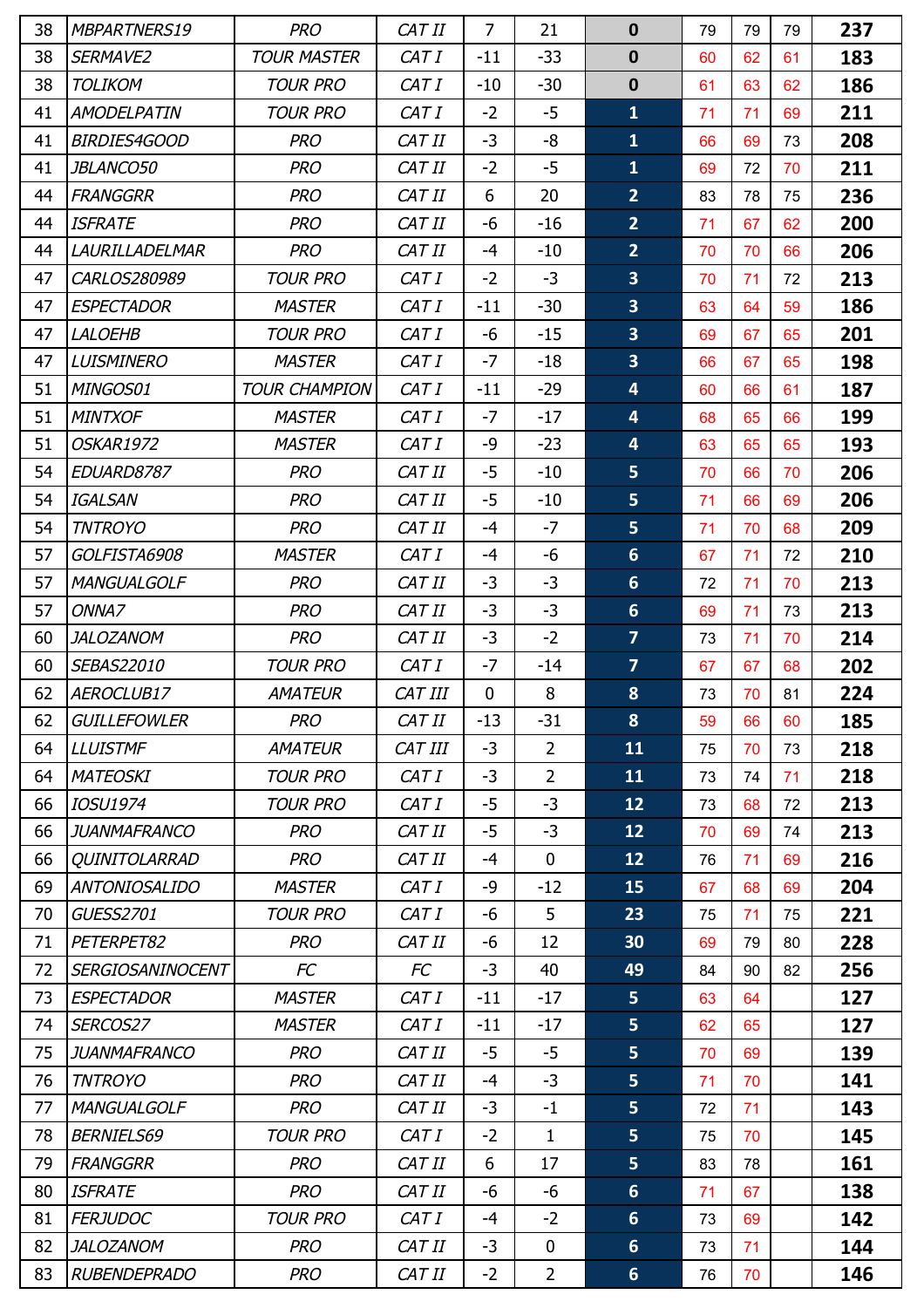| 84  | <b>GUILLEFOWLER</b>      | <b>PRO</b>      | CAT II    | $-13$        | $-19$          | $\overline{7}$  | 59  | 66 | 125 |
|-----|--------------------------|-----------------|-----------|--------------|----------------|-----------------|-----|----|-----|
| 85  | <b>IOSU1974</b>          | <b>TOUR PRO</b> | CAT I     | $-5$         | $-3$           | $\overline{7}$  | 73  | 68 | 141 |
| 86  | <b>PACODELGADO</b>       | <b>MASTER</b>   | CAT I     | $-4$         | $-1$           | $\overline{7}$  | 72  | 71 | 143 |
| 87  | <b>LLUISTMF</b>          | <b>AMATEUR</b>  | CAT II    | $-3$         | $\mathbf{1}$   | $\overline{7}$  | 75  | 70 | 145 |
| 88  | <b>DISKRX</b>            | <b>PRO</b>      | CAT II    | 1            | 9              | $\overline{7}$  | 73  | 80 | 153 |
| 89  | <b>VERDAS</b>            | <b>AMATEUR</b>  | CAT II    | 20           | 47             | $\overline{7}$  | 103 | 88 | 191 |
| 90  | ALBER2303PRO             | <b>AMATEUR</b>  | CAT II    | 8            | 24             | 8               | 84  | 84 | 168 |
| 91  | <b>ANTONIOSALIDO</b>     | <b>MASTER</b>   | CAT I     | $-9$         | $-9$           | 9 <sup>°</sup>  | 67  | 68 | 135 |
| 92  | <b>ALVAREIO</b>          | <b>TOUR PRO</b> | CAT I     | -5           | $-1$           | 9               | 72  | 71 | 143 |
| 93  | <b>MATEOSKI</b>          | <b>TOUR PRO</b> | CAT I     | $-3$         | $\mathsf{3}$   | 9 <sup>°</sup>  | 73  | 74 | 147 |
| 94  | QUINITOLARRAD            | <b>PRO</b>      | CAT II    | $-4$         | $\overline{3}$ | 11              | 76  | 71 | 147 |
| 95  | VARGAS161219             | <b>PRO</b>      | CAT II    | $-2$         | $\overline{7}$ | 11              | 77  | 74 | 151 |
| 96  | QUIQUE230                | <b>PRO</b>      | CAT II    | $-11$        | $-9$           | 13              | 66  | 69 | 135 |
| 97  | <b>GERMANDELOLMO</b>     | <b>PRO</b>      | CAT II    | -6           | $\mathbf{1}$   | 13              | 72  | 73 | 145 |
| 98  | <b>GUESS2701</b>         | <b>TOUR PRO</b> | CAT I     | -6           | $\overline{2}$ | 14              | 75  | 71 | 146 |
| 99  | <b>JESUARD</b>           | <b>MASTER</b>   | CAT I     | $-7$         | $\mathbf{1}$   | 15              | 73  | 72 | 145 |
| 100 | PETERPET82               | <b>PRO</b>      | CAT II    | -6           | $\overline{4}$ | 16              | 69  | 79 | 148 |
| 101 | <b>RAILAY</b>            | <b>TOUR PRO</b> | CAT I     | $-2$         | 16             | 20              | 75  | 85 | 160 |
| 102 | <b>SERGIOSANINOCENT</b>  | FC              | <b>FC</b> | $-3$         | 30             | 36              | 84  | 90 | 174 |
| 103 | <b>BERNIELS69</b>        | <b>TOUR PRO</b> | CAT I     | $-2$         | $\overline{3}$ | 5               | 75  |    | 75  |
| 104 | <b>RAILAY</b>            | <b>TOUR PRO</b> | CAT I     | $-2$         | $\overline{3}$ | 5               | 75  |    | 75  |
| 105 | ADRIANP2006              | <b>AMATEUR</b>  | CAT II    | $\mathbf{0}$ | 5              | 5               | 77  |    | 77  |
| 106 | <b>FRANGGRR</b>          | <b>PRO</b>      | CAT II    | 6            | 11             | 5 <sub>5</sub>  | 83  |    | 83  |
| 107 | <b>GERMANDELOLMO</b>     | <b>PRO</b>      | CAT II    | -6           | $\mathbf 0$    | 6 <sup>1</sup>  | 72  |    | 72  |
| 108 | LUISSANCHEZ10            | <b>AMATEUR</b>  | CAT II    | -6           | $\pmb{0}$      | $6\phantom{1}$  | 72  |    | 72  |
| 109 | <b>IOSU1974</b>          | <b>TOUR PRO</b> | CAT I     | $-5$         | $\mathbf{1}$   | $6\phantom{1}6$ | 73  |    | 73  |
| 110 | <b>LLUISTMF</b>          | <b>AMATEUR</b>  | CAT II    | $-3$         | 3              | $6\phantom{1}$  | 75  |    | 75  |
| 111 | <b>RUBENDEPRADO</b>      | <b>PRO</b>      | CAT II    | $-2$         | $\overline{4}$ | $6\phantom{1}$  | 76  |    | 76  |
| 112 | LUZ72                    | <b>AMATEUR</b>  | CAT II    | 14           | 20             | $6\phantom{1}$  | 92  |    | 92  |
| 113 | VARGAS161219             | <b>PRO</b>      | CAT II    | $-2$         | 5              | $\overline{7}$  | 77  |    | 77  |
| 114 | DAVIDALONSO5             | <b>TOUR PRO</b> | CAT I     | $-1$         | 6              | $\overline{7}$  | 78  |    | 78  |
| 115 | <b>JESUARD</b>           | <b>MASTER</b>   | CAT I     | $-7$         | $\mathbf{1}$   | 8               | 73  |    | 73  |
| 116 | <b>QUINITOLARRAD</b>     | <b>PRO</b>      | CAT II    | $-4$         | $\overline{4}$ | 8               | 76  |    | 76  |
| 117 | <b>GUESS2701</b>         | <b>TOUR PRO</b> | CAT I     | -6           | $\overline{3}$ | 9 <sup>°</sup>  | 75  |    | 75  |
| 118 | <b>VERDAS</b>            | <b>AMATEUR</b>  | CAT II    | 20           | 31             | 11              | 103 |    | 103 |
| 119 | <b>SERGIOSANINOCENT</b>  | FC              | FC        | $-3$         | 12             | 15              | 84  |    | 84  |
| 120 | AGUIRRE2004              | NOVATO (HACK)   | CAT III   |              |                | 22              | 94  |    | 94  |
| 121 | GADEAA20                 | NOVATO (HACK)   | CAT III   |              |                | 24              | 96  |    | 96  |
| 122 | <b>FERDELGADO</b>        | NOVATO (HACK)   | CAT III   |              |                | 26              | 98  |    | 98  |
| 123 | <b>VERDAS</b>            | <b>AMATEUR</b>  | CAT III   |              |                | 31              | 103 |    | 103 |
| 124 | <b>ALEXANDERPARADISC</b> | NOVATO (HACK)   | CAT III   |              |                | 39              | 111 |    | 111 |
| 125 | ANDYBEACHHOT1975         | FC              | FC        |              |                | $-2$            | 70  |    | 70  |
| 126 | DABECASA58               | FC              | FC        |              |                | $\mathbf 0$     | 72  |    | 72  |
| 127 | REDO83                   | FC              | FC        |              |                | $\mathbf{1}$    | 73  |    | 73  |
| 128 | <b>RUSANCH25</b>         | FC              | FC        |              |                | $\overline{2}$  | 74  |    | 74  |
| 129 | <b>FRASKYTO</b>          | FC              | FC        |              |                | 5 <sup>1</sup>  | 77  |    | 77  |